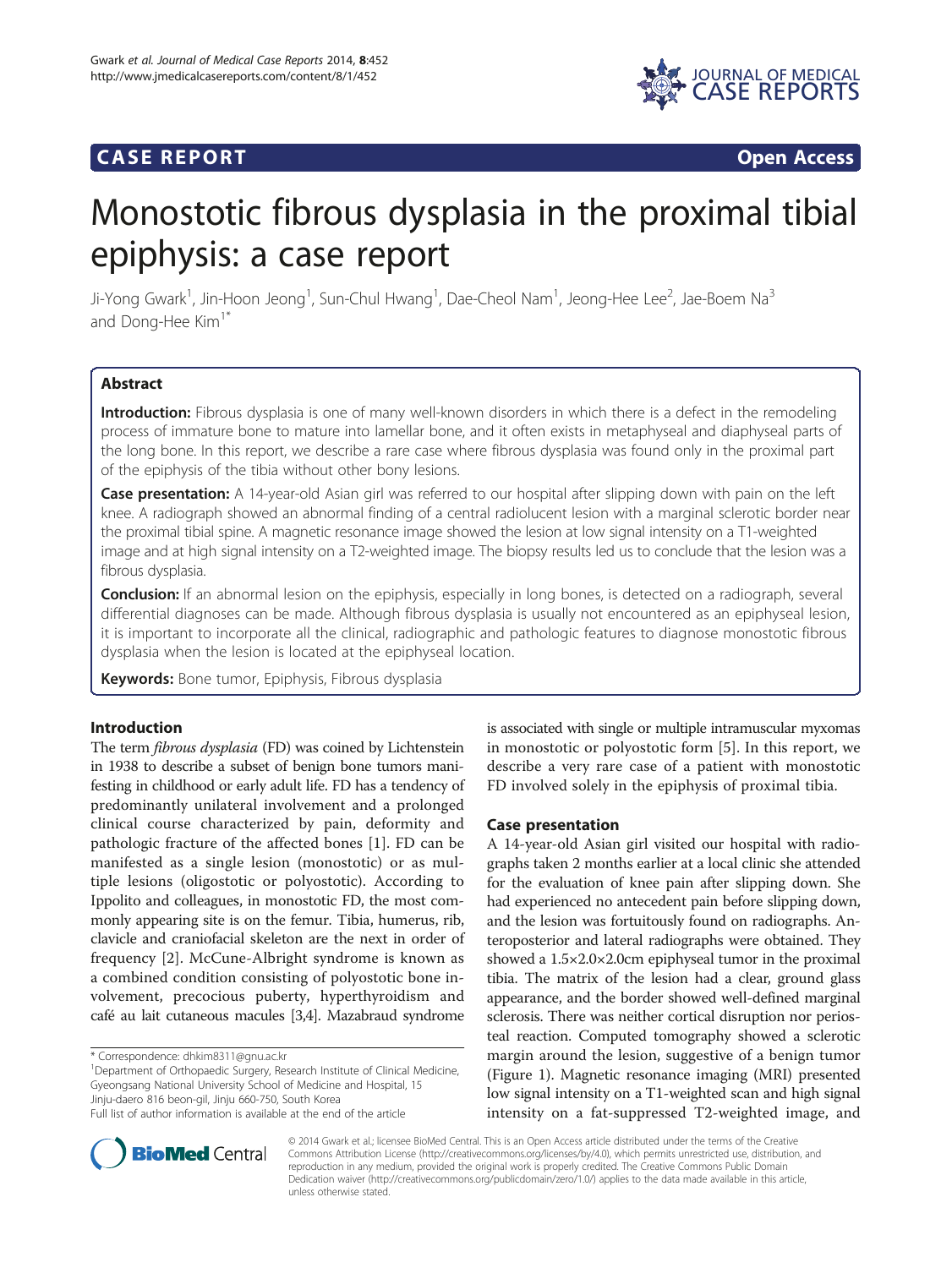<span id="page-1-0"></span>

homogeneous enhancement by gadolinium was seen in the lesion. On a technetium bone scintigraph, we detected focal, round, increased uptake only in left proximal tibia; otherwise, the image was unremarkable (Figure 2). There was no endocrinological abnormality such as precocious puberty, an absence of abnormal skin pigmentation and no specific family history. All the laboratory test results were within a normal range, except the aminotransferase level.

On the basis of the clinical and radiological findings, a benign bone tumor of a slow-growing nature, chondroblastoma, was suspected at first. Excisional biopsy, curettage and filling with demineralized bone matrix followed by 2.5mm screw fixation were performed. Histologic analysis of hematoxylin and eosin–stained specimens showed irregularly shaped spicules of immature bone without osteoblastic rimming and fibrous stroma without any mitotic activity. Radiographs taken 2 years after surgery demonstrated bone formation at the lesion, and the patient was able to squat and run freely without any pain (Figure [3](#page-2-0)).

# Discussion

FD is considered a common, benign skeletal disorder. Nixon and colleagues reported polyostotic cases and suggested that fibro-osseous aberration initially occurred in the epiphyseal growth plate with occasional extension into the epiphysis and metaphysis bidirectionally [\[6](#page-3-0)]. The mutation at the  $G_s\alpha$  gene after fertilization of somatic cells at chromosome 20q13.2-13.3 is regarded as the etiologic cause of FD. This mutation activates a cascade of the enzymatic reactions and results in incomplete differentiation of marrow stromal cells into abnormal osteoblasts [\[7](#page-3-0)]. Developmental failures in the process of primitive bone remodeling to mature into lamellar bone or failures in realignment due to mechanical stress are considered the pathophysiologic causes of the pain, deformity and pathologic factures [[8\]](#page-3-0).

Single-bone lesions of monostotic presentation without any other disturbance are the most common forms of FD, and monostotic FDs are known to enlarge in proportion to skeletal growth [\[9](#page-3-0)]. Polyostotic forms are less common



Figure 2 Magnetic resonance imaging and scintigraphic images. Magnetic resonance imaging scans show no peripheral bone edema and no fluid-fluid level. (A) T1-wieghted coronal magnetic resonance image (echo time/repetition time, 12/566ms) shows hypointensity of a proximal tibial lesion. (B) T2-weighted image (echo time/repetition time, 50/3660ms) shows hyperintensity. (C) Enhanced image (echo time/repetition time, 12/584ms) shows homogeneous enhancement. (D) Whole-body bone scan shows increased focal uptake only at the proximal epiphysis of the left tibia.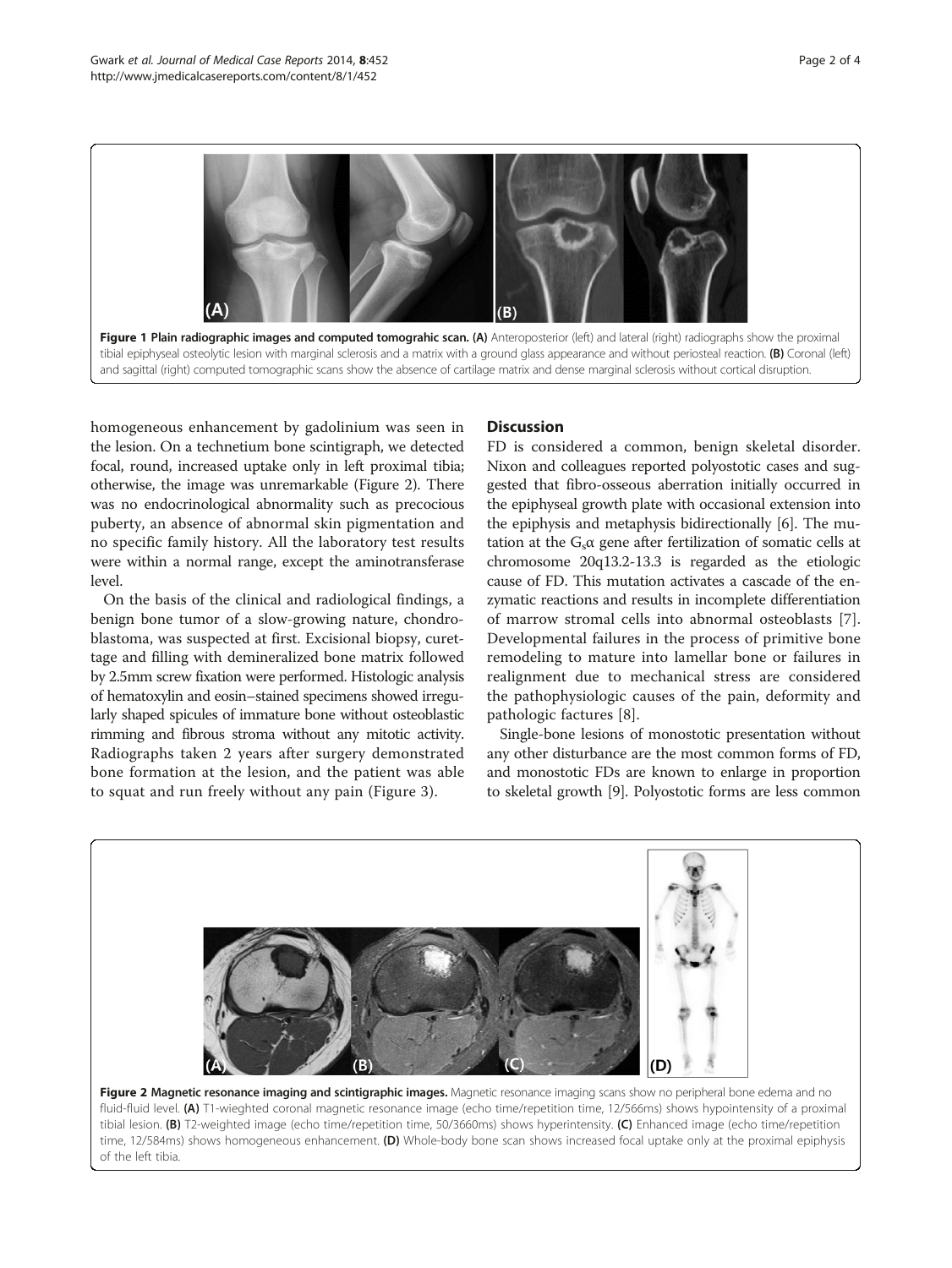<span id="page-2-0"></span>

and often continue to enlarge after complete skeletal maturation. This feature can cause progressive deformity and increased prevalence of pathologic fractures in polyostotic FD [[8](#page-3-0)]. The most common skeletal deformity in FD is a discrepancy between the lengths of bilateral limbs, referred to as shepherd's crook deformity of the proximal part of the femur [[10\]](#page-3-0).

Clinically, several imaging modalities are used routinely. In simple radiographs, FD presents as a well-marginated peripheral sclerotic bone lesion with a variety of patterns, which may be lucent, sclerotic or mixed or may have a ground glass appearance, depending on the amount of bone trabeculae, fibrous elements and calcification. Endosteal scalloping and focal cortical thinning may be present without cortical disruption or periosteal reaction [[10](#page-3-0)-[12](#page-3-0)]. Computed tomography, which is often not required, accurately delineates the extent of skeletal involvement and may be useful in evaluating craniofacial FD or lesions suspected to be sarcomatous transformations [\[12\]](#page-3-0). MRI can be used to differentiate low-grade central osteosarcomas when the radiographic features suggest FD [\[11\]](#page-3-0). In a pictorial review by Saha and co-workers, most of the FD was largely isointense with skeletal muscle on T1-weighted images. On T2-wieghted images, lesions are typically heterogeneously hyperintense with hypointense, isointense or markedly hyperintense areas within the lesion. In an enhanced MRI scan, FD may have patchy central enhancement, rim enhancement, homogeneous enhancement or any combination of these presentations. On both

T1- and T2-weighted images, an outer hypointense rim is typically seen, and it corresponds with the sclerotic rim seen on radiographs [\[13\]](#page-3-0). During scintigraphic studies, FD typically exhibits markedly increased radionuclide accumulation in both early perfusion and delayed bone imaging. Even at low specificity, increased uptake in a delayed view is sensitive for early detection and assessment of the extent of involvement [[14](#page-3-0)]. On the basis of radiographs, MRI scan and bone scan findings in our patient, chondroblastoma was considered the final diagnosis, not FD.

The histopathologic hallmark of the FD is fibrous tissue and immature, spindle-shaped, fibroblast-like cells within the bone marrow, and these fibrous tissues expand from the medullary cavity to the cortical bone. The strangely shaped trabeculae have been likened to "alphabet soup" or "Chinese characters." In our histologic results, immature bone filled with fibrous blastoma was found, and osteoblastic reaming was hardly seen. FD, which was not diagnosed pre-operatively, was our confirmatory diagnosis of our patient.

Chondroblastomas, subchondral cysts, infection-like Brodie abscesses and low-grade intramedullary central osteosarcomas can also occur in the epiphysis. Bone cysts may have more radiolucent lesions with thinner borders of lamellar bone and may show straw-colored fluid when aspirated. Chondroblastomas can be seen as subtle cartilaginous matrix on radiographs. They can present as marrow edema and joint effusion on MRI scans. Brodie abscesses can be displayed as serpiginous changes